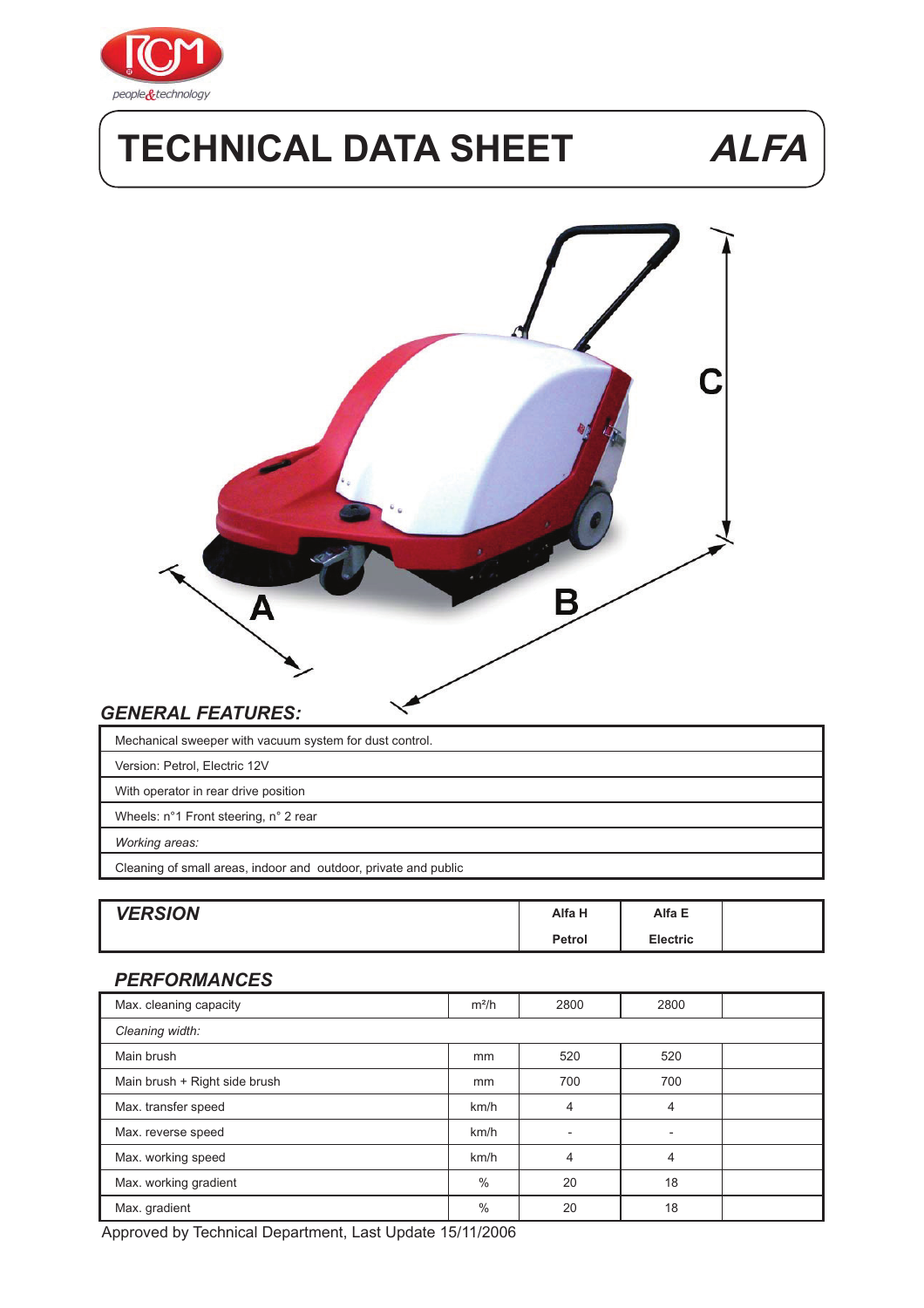

| <b>VERSION</b> | Alfa H | Alfa E          |  |
|----------------|--------|-----------------|--|
|                | Petrol | <b>Electric</b> |  |

# *NOISE LEVEL (ISO 3746/95)*

| SILIUI<br>.<br>$\cdot$ | $\overline{\phantom{a}}$ | - -<br>$\sim$ . |  |
|------------------------|--------------------------|-----------------|--|
|                        |                          |                 |  |

# *VIBRATION (ISO 5349/86)*

| value<br>eleration:<br>ac.<br>: weignte.<br>.<br>__ | ''''~ |  |  |  |
|-----------------------------------------------------|-------|--|--|--|
|-----------------------------------------------------|-------|--|--|--|

### *BRUSHES*

| Main brush (Nr.2), length   | mm | 520 | 520 |  |
|-----------------------------|----|-----|-----|--|
| Side brush (Nr.1), diameter | mm | 400 | 400 |  |

#### *DUST VACUUM SYSTEM*

| Fan            | $n^{\circ}/type$ | 1/centrifugal | 1/centrifugal |  |
|----------------|------------------|---------------|---------------|--|
| Fan, diameter  | mm               | 230           | 230           |  |
| Vacuum cut-off | type             | mechanical    | mechanical    |  |

# *DUST FILTERING SYSTEM*

| Filtering system      | $n^{\circ}/$ type | 1/panel filter | 1/panel filter |  |
|-----------------------|-------------------|----------------|----------------|--|
| Filtering surface     | m <sup>2</sup>    | 2.25           | 2.25           |  |
| Filtering material    | type              | cellulose      | cellulose      |  |
| Dust filtering shaker | $n^{\circ}$ /type | 1/manual       | 1/manual       |  |

## *REFUSE CONTAINER*

| Refuse container capacity |      | 43     | 4J     |  |
|---------------------------|------|--------|--------|--|
| Refuse container emptying | type | manual | manual |  |

## *ELECTRIC MOTORS*

| Make          |         | <b>AMER</b>    |  |
|---------------|---------|----------------|--|
| Model         | type    | <b>MP80S/3</b> |  |
| Nominal power | $V - W$ | $12 - 300$     |  |
| Total power   | W       | 300            |  |
| Starting      | type    | electric       |  |

#### *BATTERY*

| Quantity and capacity of the battery                                           | $n^{\circ}$ -V-Ah |  | $1 - 12 - 85$   |  |
|--------------------------------------------------------------------------------|-------------------|--|-----------------|--|
| Battery dimension (length/width/height)                                        | mm                |  | 305x174x230     |  |
| <b>Battery water</b>                                                           | type              |  | distilled water |  |
| Battery weight                                                                 | kg                |  | 27              |  |
| Autonomy                                                                       | h                 |  | ን*              |  |
| *(Caution! Autonomy depends on the type of battery and the use of the machine) |                   |  |                 |  |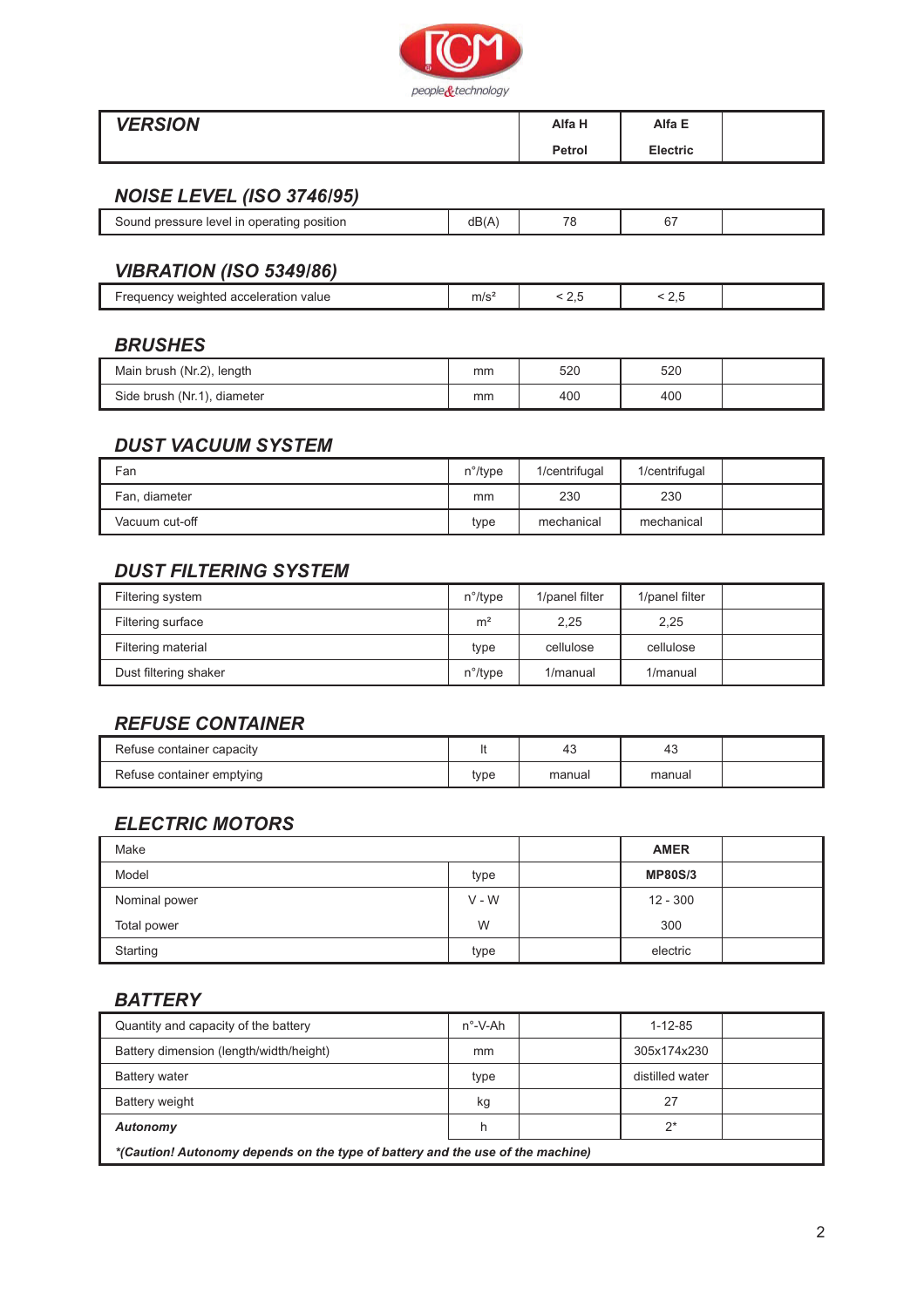

| <b>VERSION</b> | Alfa H | Alfa E          |  |
|----------------|--------|-----------------|--|
|                | Petrol | <b>Electric</b> |  |

#### *ENGINE*

| Make               |                 | <b>HONDA</b>    |  |
|--------------------|-----------------|-----------------|--|
| Model              | type            | GC135           |  |
| Cylinders          | $n^{\circ}$     | 1               |  |
| Bore               | mm              | 64              |  |
| <b>Stroke</b>      | mm              | 42              |  |
| Displacement       | cm <sup>3</sup> | 135             |  |
| Max. Power         | rpm             | 3600            |  |
|                    | kw/HP           | 2,9/4           |  |
| Max.setting power  | rpm             | 2850            |  |
|                    | kw/HP           | 1,4/1,9         |  |
| Fuel consumption   | lt/h            | 0,51            |  |
| Cooling            |                 | air             |  |
| Oil sump capacity  | It              | 0,6             |  |
| Fuel tank capacity | It              | 1,7             |  |
| <b>Supply with</b> |                 | unleaded petrol |  |
| Starting           | type            | manual          |  |
| Autonomy           | h               | $3 - 20'$       |  |

# *DRIVE*

|  | Type " <b>Smart Traction</b> " European Patent application pending. | semi-automatic | semi-automatic |  |
|--|---------------------------------------------------------------------|----------------|----------------|--|
|--|---------------------------------------------------------------------|----------------|----------------|--|

## *WHEELS*

| -<br>Front | Ømm | 125 | 125 |  |
|------------|-----|-----|-----|--|
| Rear       | Ømm | 200 | 200 |  |

## *BRAKES*

|  | Parking.<br>brake on front wheel | type | echanical<br>me. | echanica.<br>neı |  |
|--|----------------------------------|------|------------------|------------------|--|
|--|----------------------------------|------|------------------|------------------|--|

# *DIMENSIONS*

| Machine dimensions (A-B-C) | mm | 680x1234x990 | 680x1234x990 |  |
|----------------------------|----|--------------|--------------|--|
| Packing dimensions (A-B-C) | mm | 784x1220x748 | 784x1220x748 |  |

#### *WEIGHT*

|  | MAP<br>M:<br>nıne<br>. .<br>$\sim$ | n. | <b>STATE OF BUILDING</b><br>၁၀ | witl<br>. |  |
|--|------------------------------------|----|--------------------------------|-----------|--|
|--|------------------------------------|----|--------------------------------|-----------|--|

## *INSTRUMENTS*

| lια<br><br>. .<br>$-$<br>$\sim$ | $\cdots$ |  |
|---------------------------------|----------|--|
|                                 |          |  |